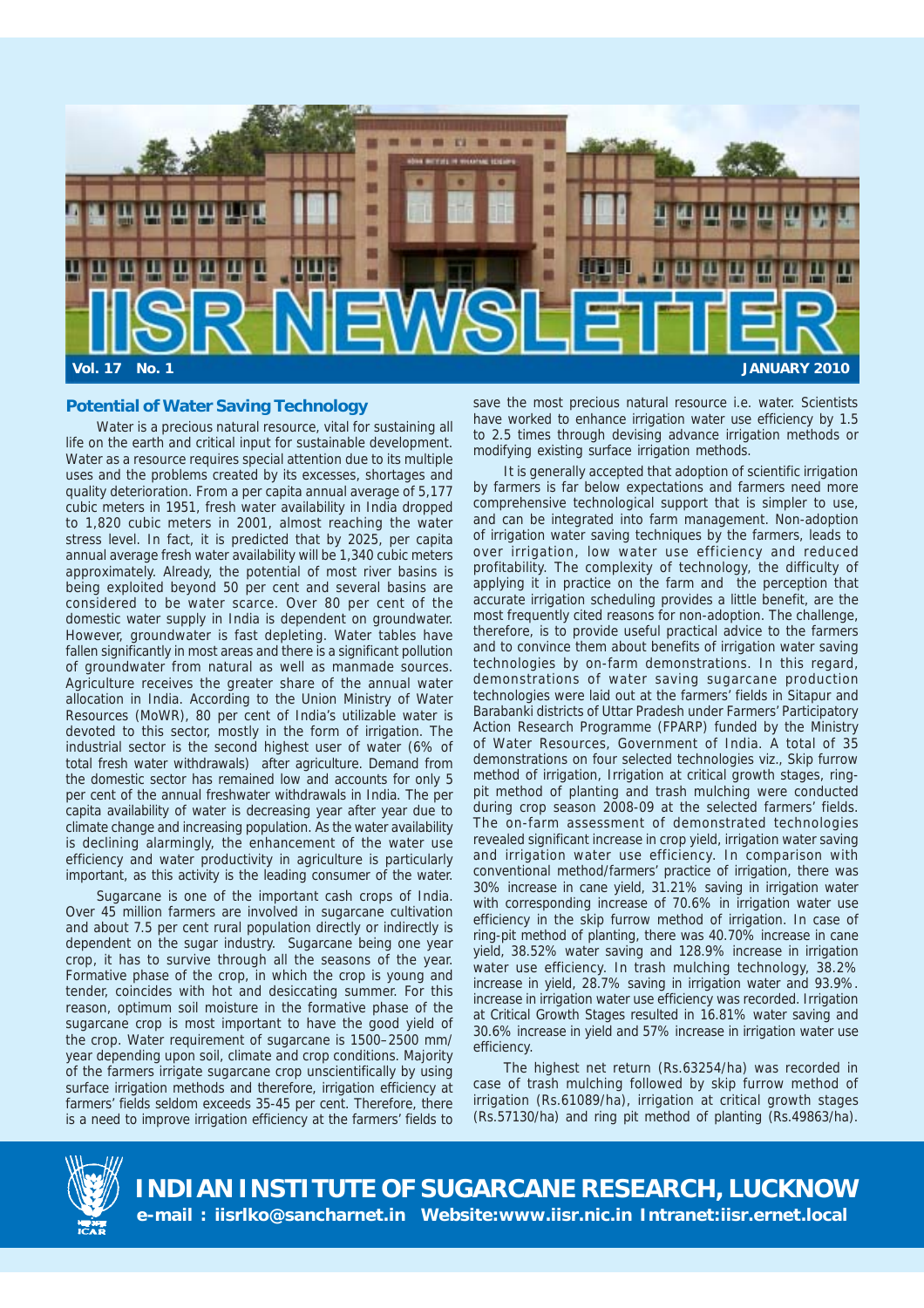The highest B/C ratio was observed with trash mulching (2.47) followed by skip furrow method of irrigation (2.11), irrigation at critical growth stages (1.97) and ring-pit method of planting (1.57). The results derived clearly established the fact that water saving sugarcane production technologies are beneficial in saving most precious natural resource i.e. irrigation water visà-vis also increased farmers' income from sugarcane cultivation. **Group Meeting of AICRP on Sugarcane**

The Group Meeting of AICRP on Sugarcane was held at the Rajendra Agricultural University (RAU), Pusa, Samastipur (Bihar) from 6-8 November, 2009. The meeting was inaugurated by Dr. M.L. Chaudhary, Vice-Chancellor, RAU, Pusa. Dr. Chaudhary, in his inaugural speech urged the professionals to opt community and mission mode approach of technology transfer for adoption of proven sugarcane technologies by the farmers. He laid emphasis on making available certified quality seed material to the farmers. He was also of the view that problem of water-logging and drought should be addressed appropriately. Dr. K.C. Jain, Asstt. Director General (CC), ICAR, New Delhi chaired the inaugural session and Dr. B.C. Choudhary, Director of Research, RAU, Pusa welcomed the delegates. Dr. O.K. Sinha, Project Coordinator (Sugarcane) presented the salient achievements of AICRP for the year 2008-09. Dr. R.L. Yadav, Director, IISR, Lucknow, in his introductory remarks, stated that sugarcane production in the country is in critical stage. Major reasons for decline in cane production are the low price of sugarcane and delay in payment to growers by sugar mills. He suggested that about 50% of the anticipated cost of cane may be given to growers at planting time and the rest after supply to mills. He urged for announcement of cane price well before planting. Dr. N. Vijayan Nair, Director, Sugarcane Breeding Institute, Coimbatore stated that the then Indian Agricultural Research Institute, Pusa introduced excellent sugarcane varieties and new cultivation practices. He pointed out that current decline in sugarcane production is not due to lack of technology, but due to shifting of sugarcane area to other remunerative crops. He emphasized to address the problems arising due to climate change.

Dr. K.C. Jain remarked that over the years, cyclic process of low and high cane and sugar production has been observed. The problems in sugarcane cultivation are natural as well as man-made. For addressing the natural problems like drought, water-logging and insect-pests & diseases, improved technologies should be developed. Man-made problems like delay in payment, labour shortage, and non-availability of inputs can be resolved by practice of appropriate management.

The Varietal Identification Committee meeting was held under the chairmanship of Dr. K.C. Jain, ADG (CC). Eight varieties viz., Co 0239 (Karan-6) in early group and Co 0124 (Karan-5) in mid-late group for North West Zone; CoSe 01421 (Imarti) in early group and BO 146 in mid-late group for North Central and North Eastern Zones; Co 0314 (Shyamala) in early group and Co 0218 (Shreyas) in mid-late group for Peninsular Zone; and CoOr 03151 (Sabita) and CoA 03081 in early group for East Coast Zone were identified for release. The Joint Technical Session on Review of Frontline Demonstrations and Breeder Seed Production Programme under Macro Management Scheme of DAC, Min. of Agriculture, Govt. of India was held under the chairmanship of Dr. V.S. Verma, Dean (Agriculture), RAU, Pusa. The development of high sucrose varieties with tolerance to drought and water-logging was emphasized in the Plenary Session.

#### **Zonal Breeders' Meet of Peninsular and East Coast Zone**

The Zonal Breeders' Meet was held at the Sugarcane Breeding Institute, Coimbatore on 24 November, 2009 to finalize the technical programme of Crop Improvement discipline. The meeting was chaired by Dr. N. Vijayan Nair, Director, Sugarcane Breeding Institute, Coimbatore. Breeders from the AICRP centers in Peninsular and East Coast Zones participated in the meeting. The Chairman reviewed the

crossing work being performed at NHG. The zonal entries of IVT-early and mid-late (2009-10) were short-listed based on their growth performance and disease reaction and promoted to Advance Varietal Trial.

### **Sugarcane clones & genotype accepted for Evaluation**

Three early maturing clones LG 01030, LG 05031 and LG 03702 and, one mid-late genotype LG 04043 have been accepted for evaluation under AICRP (S) for North West zone.

### **Primers specific to red rot disease developed**

A total of 67 EST-SSR primers from subtractive cDNA library specific to red rot disease and 101 genomic SSR primers were designed and developed. Of these, 41.8% and 79.6% primers, respectively, were found polymorphic in cultivated sugarcane genotypes, different species and genera related to sugarcane, differing in response to red rot. A new class of functional markers, Conserved Intron Scanning Primer (CISP) from sugarcane were developed using ESTs of sugarcane and respective homologues in whole genome sequence of rice, sorghum and barley in order to find out the suitability of CISP markers in gene tagging in sugarcane. Ten CISP markers were found polymorphic with the number of alleles detected per locus ranging from 2 to 5.

### **White Grub Menace in western Uttar Pradesh**

In recent time, white grub infestation has become a problem for cane growers and sugar mills of western U.P. A team of Scientists from IISR conducted a field survey to assess the white grub problem in the command area of Triveni Engineering & Industries Ltd., Sugar Unit: Deoband, Saharanpur and Titawi Sugar Complex, Titawi, Muzaffarnagar. The affected villages were Jakhwala, Mathura, Bhala, Niamu, Charthawal, Akabargarh, Sikanderpur, Badgaon, Khudda, Shimbhalki, Mogalapur, Mahabalipur, Kulheri, Pipalshah, Anaich, and Naglarai. The white grub infestation was recorded in about 200 ha sugarcane area, of which 17 ha was severely infested. In



general, 10- 30% damage due to white grub infestation in sugarcane crop was recorded, however, in the severely infested fields, complete crop failure was observed. The maximum damage was observed in the variety CoS 88230, while the variety CoS 767 was comparatively less damaged in the neighbouring fields, though the soil and other conditions were same. In the severely infested fields, the 4-7 grubs/clump were recorded at a soil depth of 10-25 cms. In general, infestation of white grubs was recorded in the sugarcane crop grown in sandy loam soil. To address the emerging white grub menace in western Uttar Pradesh, the IISR scientists formulated a project in collaboration with the mills, which may be launched soon.

## **Brainstorming on Post-Harvest Technology**

A brainstorming meeting on post harvest technology of sugarcane including Jaggery and Khandsari was held under the Chairmanship of Dr. R. L. Yadav, Director, IISR, Lucknow on 24 October, 2009. The meeting was Co-chaired by Dr. S. K. Nanda, Project Coordinator, AICRP (PHT), CIPHET, Ludhiana and Professor B. P. N. Singh, Ex-Dean, College of Technology, GBPUA&T, Pantnagar was the Guest of Honour. About 50 participants from Maharashtra, Tamil Nadu, Uttaranchal, Punjab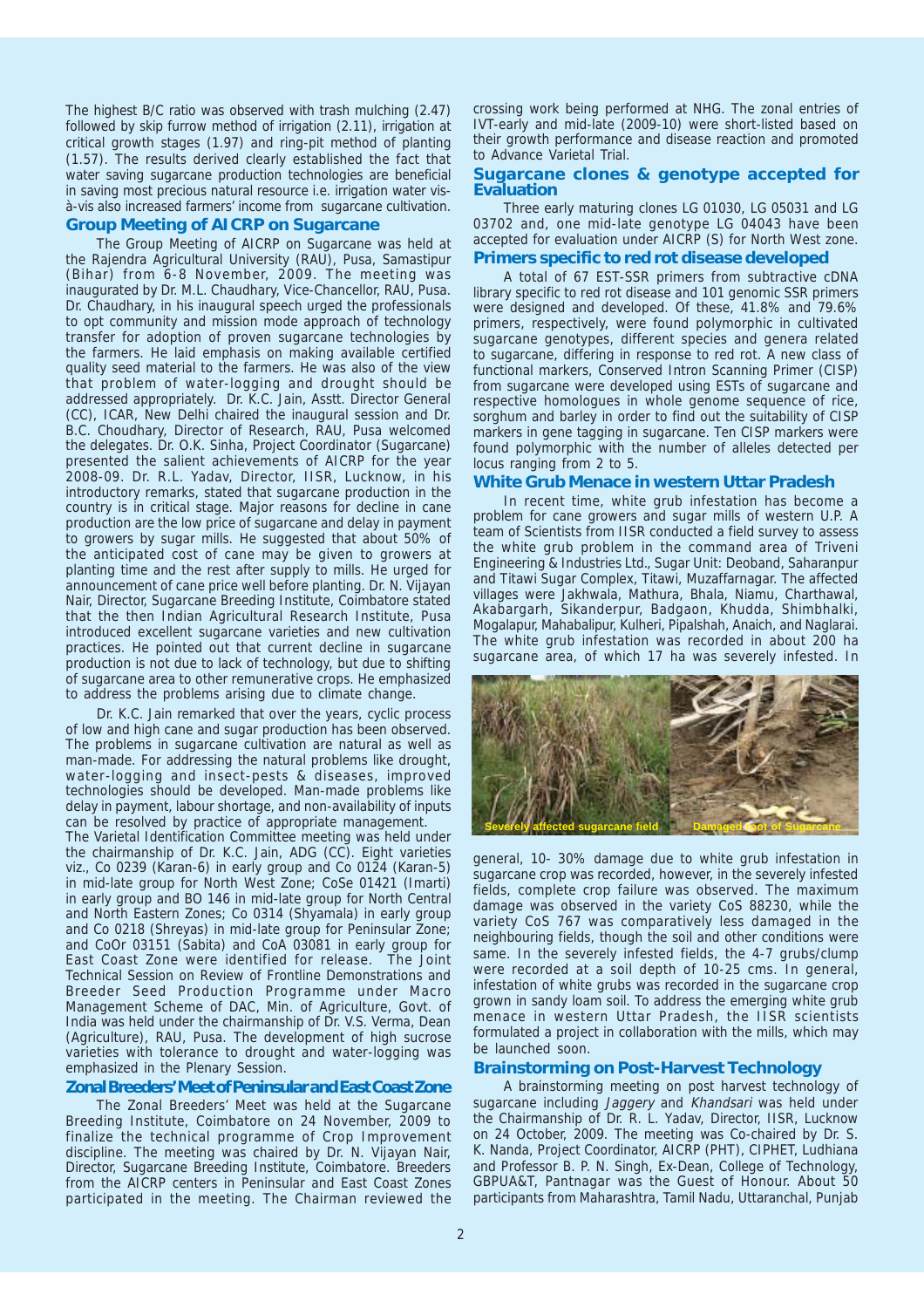

and Uttar Pradesh states participated in the meeting. The group expressed confidence in sustenance and survival of jaggery and khandsari industry in the country, at the same time acknowledged the infrastructure and expertise developed by IISR in this area to disseminate the knowledge among end users. The emphasis was laid upon to improve productivity, quality and storability of Jaggery and Khandsari. However, it was opined that immediate attention be given on the jaggery with special reference to reduce losses during rainy season. The meeting ended with vote of thanks by Dr. Jaswant Singh, HoD, Agril. Engg., IISR, Lucknow.

### **IRC Meeting**

The Institute Research Council (IRC) meeting was held under the Chairmanship of Director, IISR from 11-14 August, 2009. In the meeting, 97 on-going research projects were reviewed and suitable modifications/corrections were suggested by the house wherever such necessity arose. Chairman, IRC emphasized the need to fine-tune the research projects and convert raw research results into deliverables to maintain a steady flow of research outcome to the stakeholders and end users. He urged the scientists to formulate research projects on concurrent problem of climate change and its implications for sugarcane cultivation in India. In this meeting, 8 new project proposals were discussed and approved with the advice to incorporate suggested modifications.

### **FET of ARS Probationers Scientists**

A multi-disciplinary team of six Agriculture Research Service (ARS) Probationer Scientists was deputed by the National Academy of Agricultural Research Management (NAARM), Hyderabad for Field Experience Training (FET) from 4-24 August, 2009 at the Institute. The Ismailnagar village in Gosaiganj block of Lucknow district was selected for FET. The Probationer Scientists analyzed the agro-ecological situations and constraints in farming through PRA techniques under the guidance of local FET Coordinator, Dr. D. V. Yadav and his team. Gradual decrease in soil productivity due to salinization as a result of water seepage from Indira Canal and low farm income due to lack of know-how about agricultural technology among the farmers in the village emerged as major constraints



in farming. They also undertook a 7 days industrial attachment training for orientation about functioning of the agro-industries and the line departments engaged in agricultural as well as rural development in the state.

## **Training for Development Personnel**

Five days Training on **xUuk mRiknu rduhd** , oaxUusea, dhd'r **uk'lhtho i cl/ku** sponsored by State Agriculture Management Institute, Rehmankhera, Lucknow (U.P.) from 5-9 October, 2009 was organized. In this training, 29 officials of state line departments/agencies viz., Agriculture, Sugarcane Development, Plant Protection, ATMA, etc. from different parts of Uttar Pradesh and 3 farmers were trained. They were provided with latest knowledge in sugarcane production, protection and farm machineries for maximizing the sugarcane productivity.



#### **Training for Foreign Nationals**

An International training programme for the capacity building of Afro-Asian Rural Development Organization (AARDO) Member Countries on "Manufacturing and Storage of Jaggery" from 15th Nov. to 15th Dec., 2009 was organized by the Institute. The training programme was sponsored by the AARDO. Under this training, two persons viz., Mr. Raed Abd al Qader Mohamad Ali, Extension Officer, National Centre for Agricultural Research and Extension, Irbid, Jordan and Mr. Leonard Oloo Ofula, District Environmental & Land Develoment Officer, District Agriculture Office, Ministry of Agriculture, Maragoli, Western Province, Kenya were trained. They were provided with theoretical as well practical knowledge and skill on jaggery production, packaging and storage including latest information on sugarcane cultivation practices for optimization of profitability from sugarcane cultivation.

### **Krishi Vigyan Kendra**

The KVK, IISR, Lucknow, organized as many as 31 On and Off campus vocational training for farmers, farm families, farm women and rural youth in diverse areas of agriculture, animal husbandry, human health and home management. A total of 696 participants were trained in diverse areas, such as soil sampling & testing, green manuring & balanced fertilizer application, INM, IPM, nursery management, kitchen gardening, intercropping in sugarcane, fodder production, rearing of dairy animals, poultry & pig farming, balanced diet for women and children, preparation of different milk products, drudgery reduction among the farm women etc. A total of 555 farmers in 20 groups from different states, sponsored by ATMA, Horticulture Mission, National Food Security Mission schemes visited IISR. During visit, farmers got "seeing is believing" experience of the various sugarcane production and protection technologies including different implements developed for sugarcane cultivation, the processing and storage of jaggery making and vermi-composting. A total of 157 FLDs on 32.5 ha areas were laid out on toria, mustard, pea, wheat, berseem, and sugarbeet (fodder). On-farm testing for evaluation of processing varieties of potato, effect of paclobutrazol to improve productivity of mango orchard, performance of balanced fertilization in mustard and assessment of newly released HYV of wheat was conducted.